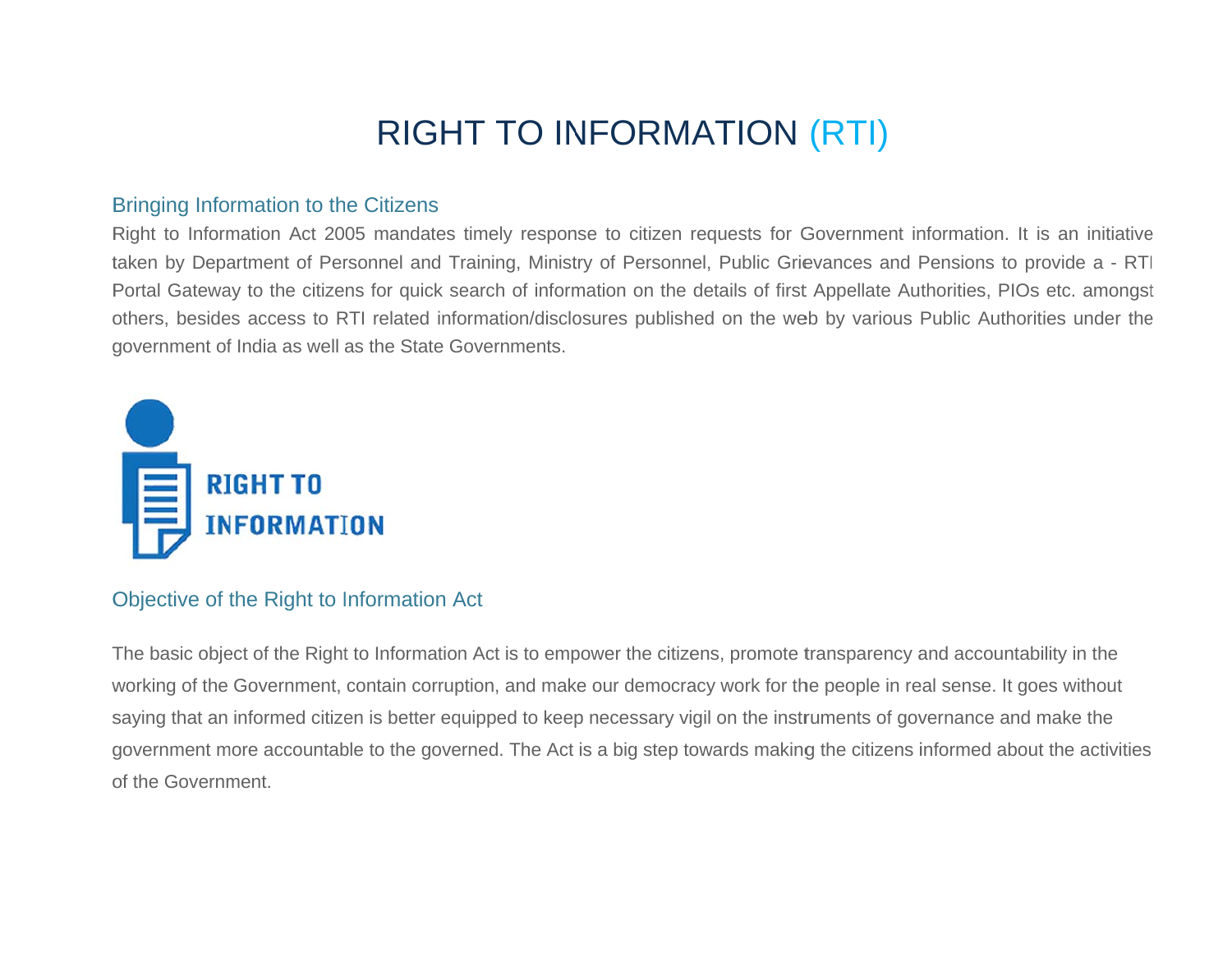## RTI Application Form

| Name:                                                                                                                 |
|-----------------------------------------------------------------------------------------------------------------------|
| Gender:                                                                                                               |
| Language of Request:                                                                                                  |
| Address:                                                                                                              |
| State:                                                                                                                |
| Country:                                                                                                              |
| Phone No.                                                                                                             |
| Mobile No.                                                                                                            |
| E-Mail:                                                                                                               |
| Status (Rural/Urban):                                                                                                 |
| <b>Education Status:</b>                                                                                              |
| Is the Applicant is Below Poverty Line (BPL)?                                                                         |
| <b>Citizenship Status:</b>                                                                                            |
| <b>Amount Paid:</b>                                                                                                   |
| Mode of Payment: DD / RTGS (Tick any)                                                                                 |
|                                                                                                                       |
| In case of RTGS (i.e. online), please mention the UTR (Unique Transaction Reference) Number __________________<br>and |
| date of payment ___________.                                                                                          |
| [Online, payment are to be made in favour of "SATYAPRIYA ROY COLLEGE OF EDUCATION" at Bank of Baroda, Salt Lake       |
| Branch, Kolkata.                                                                                                      |
| Account No. 71750200000056                                                                                            |
| <b>IFS Code: BARB0DBSALT</b>                                                                                          |
| MICR Code: 700012191                                                                                                  |
| Question(s):                                                                                                          |
| Signature of the Applicant                                                                                            |
|                                                                                                                       |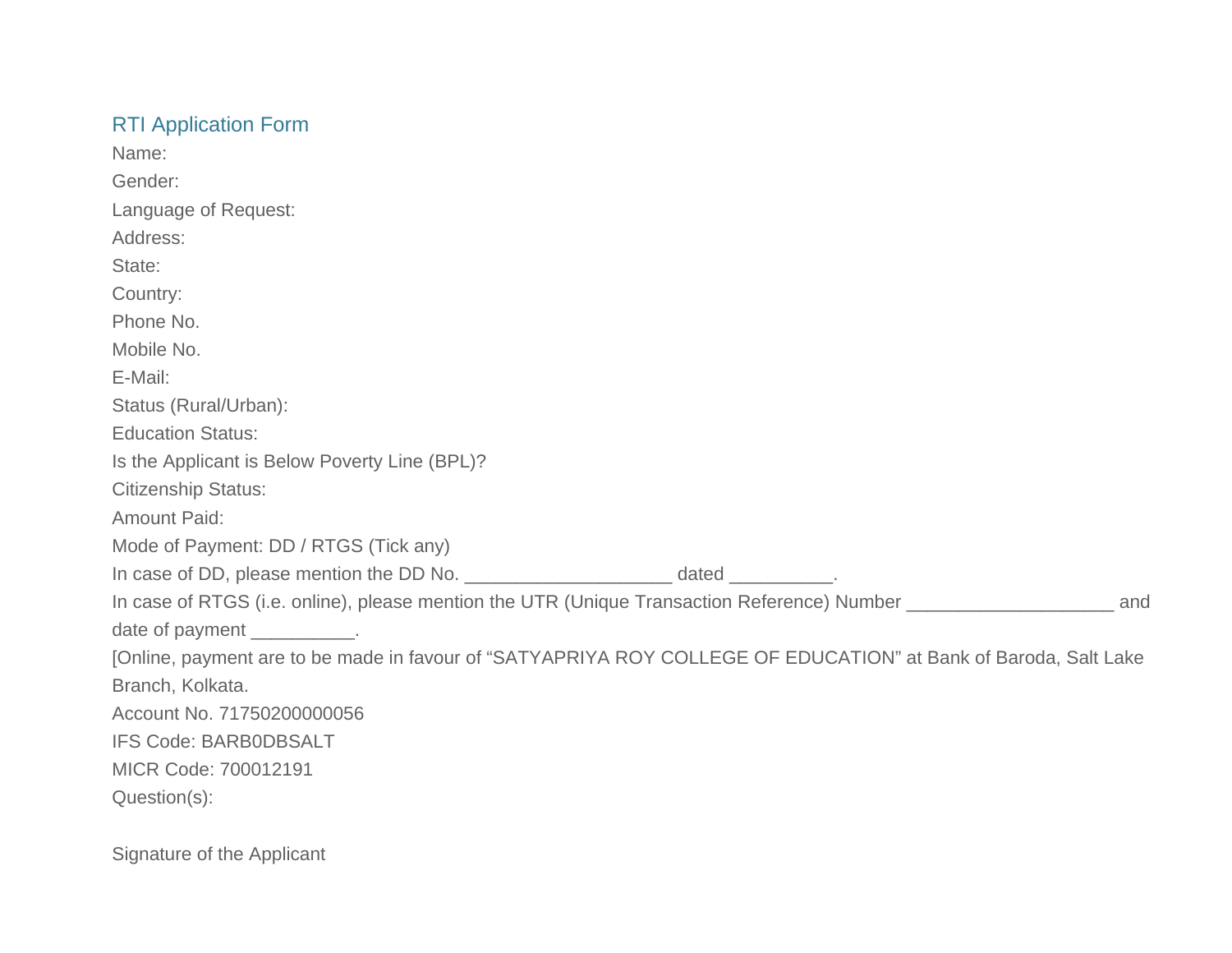

## For RTI related queries write to: The Public Information Officer Satyapriya Roy College of Education, AA-287, Sector-I Salt Lake City, Kolkata-700064 West Bengal, India

A directory of its officers and employees under section 4.(1).b(ix) of the RTI ACT, 2005 (Updated 30<sup>th</sup> April, 2022)

| <b>Sl. No.</b> | <b>Name of the Employee</b>        | <b>Designation</b>                   | <b>Contact No.</b> |
|----------------|------------------------------------|--------------------------------------|--------------------|
| 1.             | Dr. Subir Nag                      | Principal                            | +91 9830886630     |
| 2.             | Dr. Nandini Samaddar (Chakraborty) | <b>Associate Professor</b>           | +91 7980466843     |
| 3.             | Dr. Kausik Chatterjee              | <b>Associate Professor</b>           | +91 9830477052     |
| 4.             | Dr. Dipak Kumar Kundu              | Selection Grade Librarian (Stage-IV) | +91 7980534439     |
| 5.             | Dr. Mousumi Boral                  | <b>Associate Professor</b>           | +91 9433763778     |
| 6.             | Dr. Subrata Kumar Sahoo            | <b>Assistant Professor</b>           | +91 9432852362     |
| 7.             | Dr. Naba Kumar Saha                | <b>Assistant Professor</b>           | +91 9836506197     |
| 8.             | Dr. Piku Chowdhury                 | <b>Assistant Professor</b>           | +91 9830220346     |
| 9.             | Smt. Ripa Mazumder                 | <b>Assistant Professor</b>           | +91 8373867840     |
| 10.            | Smt. Chumki Das                    | <b>Assistant Professor</b>           | +91 8017473114     |
| 11.            | Smt. Alina Goperma                 | <b>Assistant Professor</b>           | +91 7384759117     |
| 12.            | Smt. Mitali Basak                  | SACT - II                            | +91 9830987051     |
| 13.            | Sri Tapas Kumar Bag                | <b>Head Clerk</b>                    | +91 9903013248     |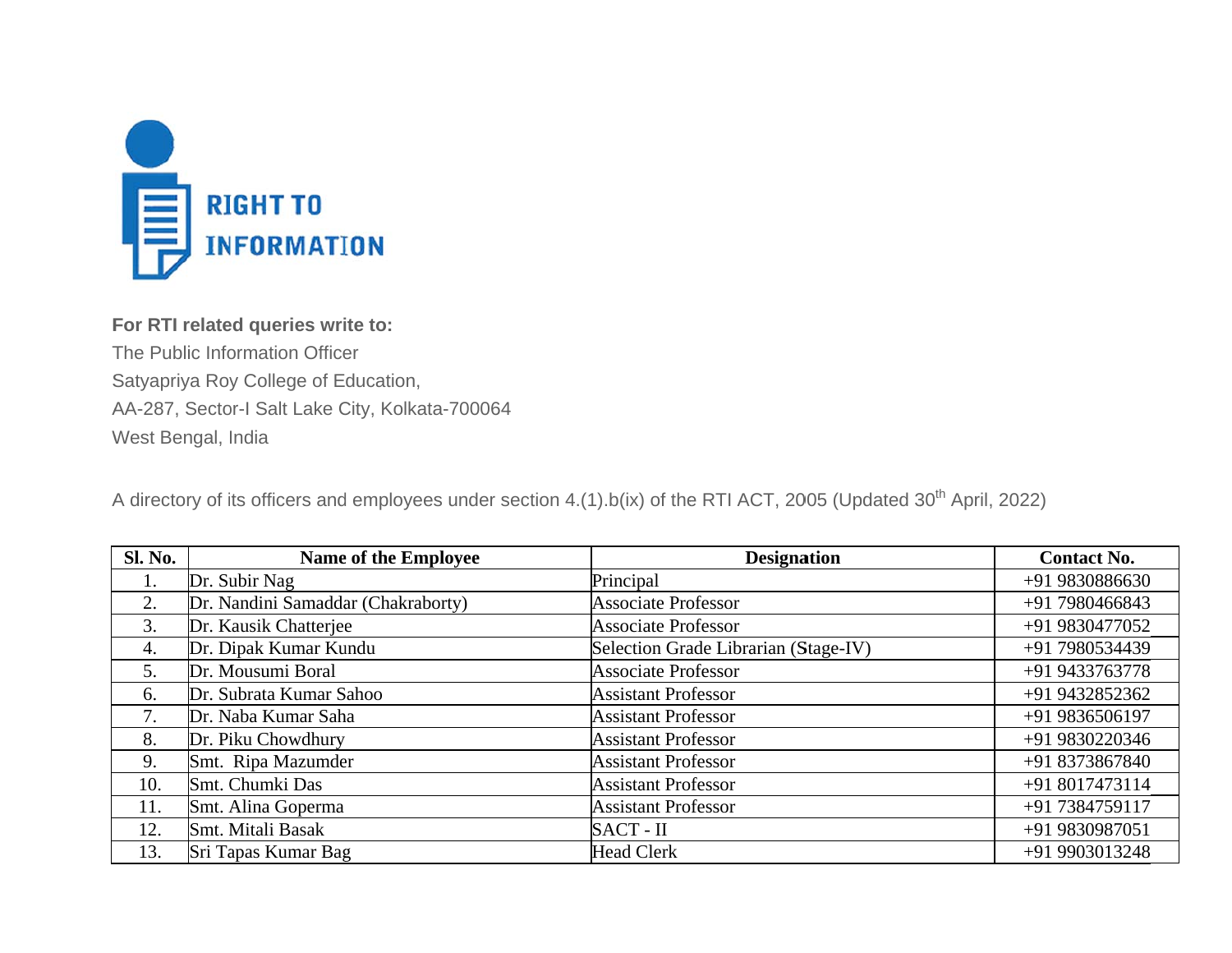| 14. | Sri Kallol Chakraborti | Accountant   | +91 9903935964  |
|-----|------------------------|--------------|-----------------|
| 15. | Sri Kamal Kumar Podder | Cashier      | $+917003213718$ |
| 16. | Sri Pradip Kumar Nath  | Clerk        | $+918013765912$ |
| 17. | Smt. Rita Mukherjee    | Library Peon | +91 9547578177  |

### The powers and duties of its officers and employees under section 4.(1).b(ii) of the RTI ACT, 2005 (Updated April, 2021)

|                     |                                   | a. Principal is the Head of all Academic and Administrative activities of the institution.                                                                                                                                                                                                                                                                                                                                                                                                                                                                                                |  |
|---------------------|-----------------------------------|-------------------------------------------------------------------------------------------------------------------------------------------------------------------------------------------------------------------------------------------------------------------------------------------------------------------------------------------------------------------------------------------------------------------------------------------------------------------------------------------------------------------------------------------------------------------------------------------|--|
| No.<br>1. Principal |                                   | b. She/he has powers necessary for the exercise of general supervision and control of the work of the institution and<br>for power and efficient management of the institution.<br>c. All employees of the Institute and other employees working at the Institute including those employed on minor<br>research project or schemes financed by other agencies, whether receiving salaries from the Institute or direct from<br>such agencies, shall be under the general directions and control of the Principal.<br>d. The Principal reports to the DPI, Department of Higher Education. |  |
| $\overline{2}$      | Associate<br>Professor            | a. Teaching, minor research project and extension works including conduct of workshops, seminars and other<br>academic programmes.<br>b. Planning and implementation of future development of the department.<br>c. Any other duties that may be assigned by the authorities from time to time.                                                                                                                                                                                                                                                                                           |  |
|                     |                                   | a. Teaching, minor research project and extension works including conduct of workshops, seminars and other<br>3. Assistant Professor academic programmes.<br>b. Any other duties that may be assigned by the authorities from time to time.                                                                                                                                                                                                                                                                                                                                               |  |
| $\overline{4}$ .    | Administrative<br>Officer         | a. Looks after the overall administrative functions and activities of the institution. He/she is assisted by the other<br>staff.<br>b. Any other duties that may be assigned by the authorities from time to time.                                                                                                                                                                                                                                                                                                                                                                        |  |
| 5.                  | Co-ordinator                      | a. He/she is the in-charge of the Academic section which involves duties pertaining to the NAAC, RUSA, NCTE and<br>also students affairs.<br>b. He/she is assisted by the other staff.<br>c. Any other duties that may be assigned by the authorities from time to time.                                                                                                                                                                                                                                                                                                                  |  |
| 6.                  | Librarian<br>7. Semi-Professional | a. He/she is a professional employee of the Institution. He/she is entrusted with the responsibility of overall<br>management of the library of the Institution.<br>b. Any other duties that may be assigned by the authorities from time to time.<br>a. He/she provides necessary support and assistance to the librarian to look after the works in the Library.                                                                                                                                                                                                                        |  |